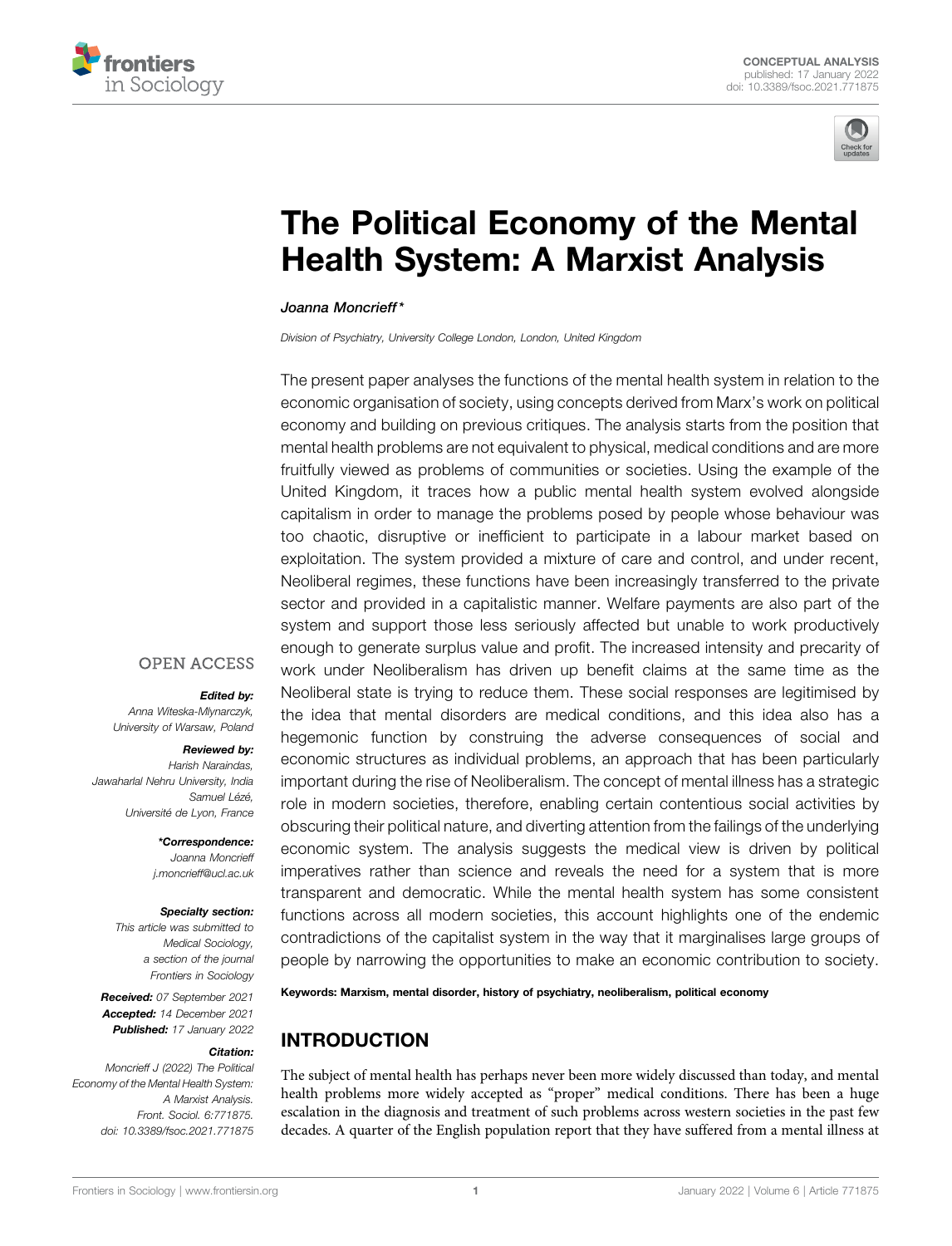some point in their lives ([Health and Social Care Information](#page-9-0) [Centre, 2015](#page-9-0)), and even larger numbers have been persuaded that many instances of unhappiness and discontent arise from biochemical abnormalities and require medical interventions ([Pilkington et al., 2013\)](#page-9-1). This phenomenon has been referred to as "psychiatrization" ([Beeker et al., 2021\)](#page-8-0), and also as widening medicalisation or "disease-mongering", since psychiatric disorders are classified as a subset of medical disorders and often subject to medical-style interventions like pharmaceuticals ([Conrad and Potter, 2000;](#page-8-1) [Moynihan et al.,](#page-9-2) [2002](#page-9-2)). In the meantime, there has been a profound reorganisation of provision for the seriously mentally unwell, with care provided by large state institutions transferred to smaller facilities and organisations, many run by the private sector on a "for-profit" basis.

The works of Marx and Engels are recognised to provide important insights into the nature and workings of many contemporary institutions, and systems for addressing mental health problems, particularly psychiatry, are no exception. Several scholars within a broadly defined Marxist tradition have examined mental institutions and treatments, building on the analysis of social deviance, and focusing on the way psychiatric interventions serve as mechanisms of social control, developed to manage behaviour that threatens to destabilise the capitalist system [\(Conrad, 1992](#page-8-2); [Scull, 1993](#page-9-3); [Cohen, 2016\)](#page-8-3). Other authors have documented how, over recent decades, Neoliberal capitalism has coincided with the trend to medicalise and "commodify" more and more aspects of human feelings and behaviour, in the process turning them into a source of profit for the pharmaceutical and healthcare industries ([Fisher, 2009](#page-8-4); [Davies, 2017](#page-8-5)). The ideological consequences of reframing social problems as individual pathology have also been highlighted, in the way this process diverts attention from the structural inequality and injustice that make life difficult for people in the first place [\(Fisher, 2009](#page-8-4); [Davies, 2011](#page-8-6); [Cohen, 2016\)](#page-8-3).

Marxist analyses overlap with the "antipsychiatry" position, which argues that mental illness is a strategic, political concept, rather than a scientific one ([Szasz, 1970](#page-10-0); [Szasz, 1989\)](#page-10-1). There is also a wealth of Marxist literature on the welfare state that is relevant to understanding the role and functions of the mental health system ([Gough, 1979](#page-9-4); [Higgs, 1993](#page-9-5)).

In the following article, I set out an analysis of how the mental health system relates to the economy, particularly a capitalist economy, making use of Marxist concepts such as use value, exchange value, exploitation, productive labour and ideology (see [Table 1](#page-1-0)). I trace the evolution of the English system, revealing its social functions, which include social control, but also functions that have received little previous attention, such as the provision of care, and the way in which the biomedical ideology of psychiatry facilitates the capitalist welfare system, and promotes capitalist hegemony. I attempt to distinguish those aspects of the system that are specific to capitalism from those that are more general features of modern societies, and describe how understanding the mental health system in this way reveals some of the contradictions of capitalism. Since industrial capitalism is generally acknowledged to have started in England, the analysis provides a paradigmatic case of the relationship between economic development and social responses to mental disturbance in advanced capitalist economies, but it is not necessarily applicable to parts of the world where economic development has taken a different course.

As a practising psychiatrist, I have experienced the situations that mental health services are required to address, and the frequent disjunction between the official diagnostic framework for explaining these situations, and the problems individuals, families and communities actually experience. Yet, I have also been socialised by the system, in particular by the language it employs. The terminology of "mental health," "mental illness" and "mental disorder" is premised on the existence of a material entity or disease, located in the individual, a view that is challenged in this article. However, since there are no widely accepted alternative ways to describe the problems in question, I have used current terms.

## THE NATURE OF MENTAL HEALTH PROBLEMS

In contrast to the mainstream position, I and other critics suggest that mental health problems are not equivalent to general medical conditions ([Valenstein, 1998](#page-10-2); [Szasz, 2000](#page-10-3); [Whitaker, 2002;](#page-10-4) [Moncrieff, 2020](#page-9-6)). Although human beings are embodied creatures, and all human activity depends on biology, none of the situations we call mental disorders have been convincingly shown to arise from a biological disease, or, putting it another way, from a specific dysfunction of physiological or biochemical processes.

The abundance of research into the biological basis of mental disorders means it is difficult to challenge every new claim or theory, yet fundamental flaws have been identified in key areas of

<span id="page-1-0"></span>

| <b>TABLE 1   Marxist concepts.</b><br>Concept |                                                                                                 |
|-----------------------------------------------|-------------------------------------------------------------------------------------------------|
|                                               |                                                                                                 |
| Exchange value                                | The value of a product in terms of the money or other goods it can be exchanged for             |
| Surplus value                                 | The additional exchange value generated by labour over and above its own cost                   |
| Productive labour                             | Labour that generates surplus value                                                             |
| Exploitation                                  | The accumulation of wealth through paying workers less than the value generated by their labour |
| Base/superstructure                           | The economic (or productive) system/social, political and cultural institutions and activities  |
| Ideology                                      | Ideas that support dominant class interests by obscuring the nature of reality                  |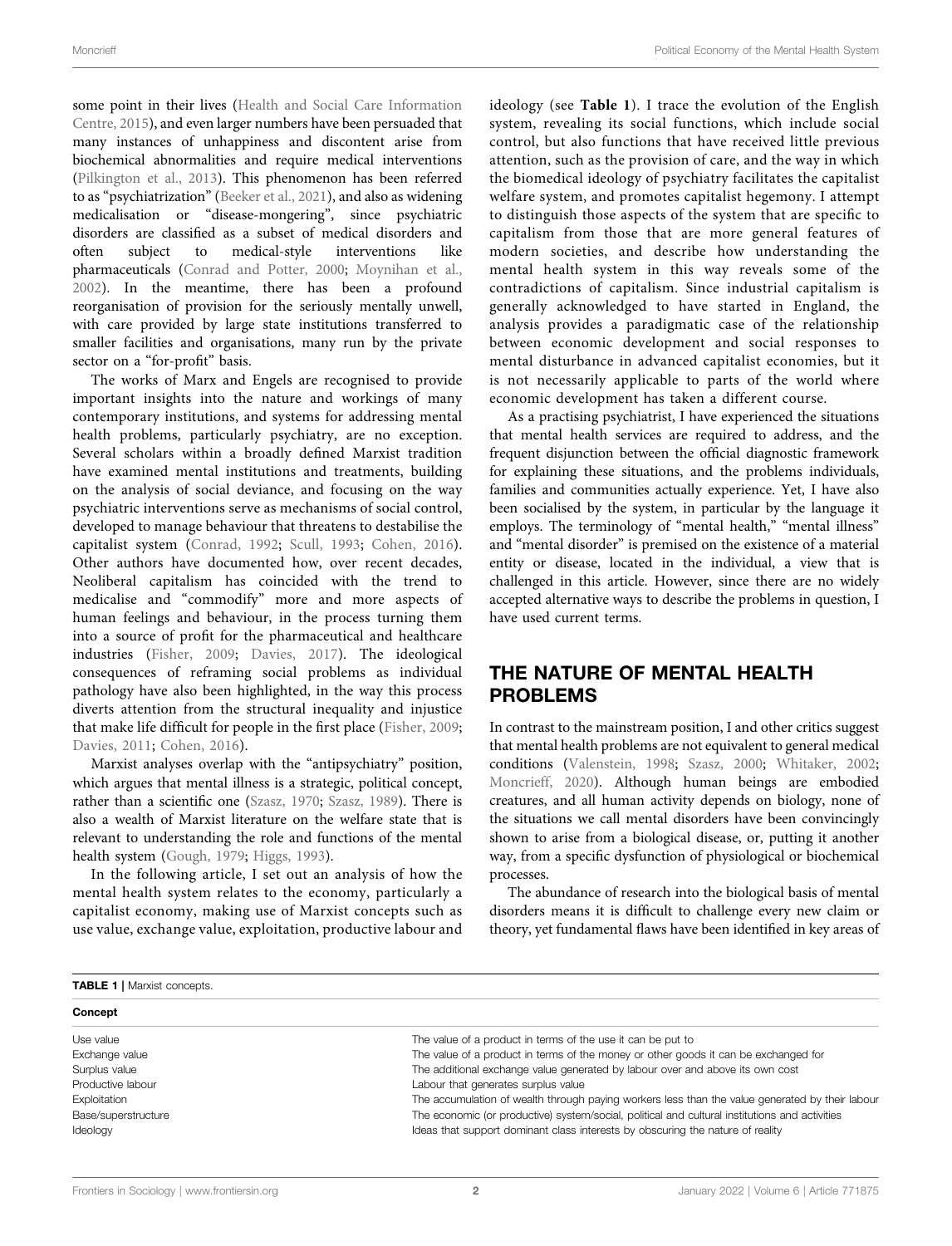research. For example, genetic research with families and twins has overlooked important confounders and positive findings have been highlighted while negative ones have been buried [\(Rose](#page-9-7) [et al., 1984](#page-9-7); [Joseph, 2003](#page-9-8)). More recent genome wide studies produce negligible evidence for any relevant genetic effects ([Latham and Wilson, 2010;](#page-9-9) [Moncrieff, 2014](#page-9-10)). The most consistent finding in biological psychiatry is that people diagnosed with schizophrenia have smaller brains and larger brain cavities than people without, and this has recently been shown to be due, at least in part, to the effects of antipsychotic treatment [\(Fusar-Poli et al., 2013](#page-8-7)). Any remaining differences are likely accounted for by intellectual ability and other uncontrolled factors [\(Moncrieff and Middleton, 2015\)](#page-9-11). Biochemical research also fails to support widely held beliefs that mental disorders are caused by abnormalities of specific neurotransmitters [\(Valenstein,](#page-10-2) [1998](#page-10-2)). The hypothesis that depression is caused by serotonin deficiency is not supported by evidence from any of the principle areas of research into depression and the serotonin system (Moncrieff et al.). Evidence on dopamine also fails to confirm the dopamine hypothesis of schizophrenia or psychosis, though dopamine is known to be involved in arousal mechanisms that are likely to be awry in someone who is acutely psychotic ([Moncrieff, 2009](#page-9-12); [Kendler and Schaffner, 2011](#page-9-13)).

Instead of viewing mental disorders as biological conditions that are inherent in individuals, I suggest we need to understand them as problems of communities or societies. If we do this, we will see from the following account of the evolution and functions of the mental health system, the principal problems we refer to as mental disorders consist, from a societal point of view, of dependency and disruptive behaviour. It is true that these problems can be caused by medical conditions. Occasionally, brain diseases, such as dementia and Huntingdon's chorea produce behaviour that is aggressive or socially undesirable, and many physical diseases reduce people's ability to maintain themselves. Indeed, for centuries, the institutions that developed to accommodate the mentally disturbed, also provided for people with neurological conditions, and sometimes still do ([Rehling and Moncrieff, 2020\)](#page-9-14). Moreover, in most countries, people with dementia, a neurological disease, are treated by psychiatrists rather than neurologists.

However, in the situations we routinely refer to as "mental disorders", no disease can reliably be found. It is in the nature of human beings to react to their environment in different ways. Some people behave in ways that are bizarre, difficult to understand and sometimes troublesome for others, and some people are more productive and efficient than others. Rather than representing these problems as the manifestations of as yet undiscovered brain diseases, I suggest that "mental illness" is simply the collection of challenging situations that remain when those that are amenable to the criminal justice system and those that are caused by a specific, medical condition are taken out of the picture [\(Moncrieff, 2020](#page-9-6)).

In what follows I accept the view that many of our current mental troubles are consequences of the particular socioeconomic conditions of late capitalism, and the way in which these consequences are construed [\(Davies, 2011](#page-8-6); [Cohen, 2016](#page-8-3); [Davies, 2017\)](#page-8-5). However, in contrast to the purely social constructionist view, I also assume that some are perennial

features of human life and occur across different sorts of societies with varying economic bases.

## MENTAL HEALTH PROBLEMS FROM A SOCIAL AND ECONOMIC PERSPECTIVE

In line with this view, the mental health system can be viewed as a social response to the set of problems we refer to as "mental disorder" or "illness". Some of these are problems for any modern society, whether capitalist, socialist or something else. Some are specific to capitalism. Though much debated, Marxist theory suggests that social institutions (the superstructure) reflect the need to support the prevailing economic system (the base) of each society and historical era [\(Harman, 1986\)](#page-9-15). Therefore, institutional functions need to be understood in the context of the economic system in which they are embedded.

One of the functions of mental health services is to provide support and care for people when they are unable to look after themselves. Just like people with a severe physical disability, learning difficulties or neurological disease, people who have a serious mental disorder that would nowadays be referred to as schizophrenia, bipolar disorder or severe depression, are sometimes unable to wash or dress themselves, to manage money, shop, cook or maintain their environment in a habitable condition. The disability may be temporary, and many recover or improve, but for some it is long-term.

Serious mental disorder can also involve people behaving in ways that are disruptive or dangerous to the lives of others. Managing this behaviour to ensure social harmony is something societies have endeavoured to address long before the advent of capitalism, and is one of the principle functions of the mental health system. As legal scholar (and subsequently notorious lawyer), Alan Dershowitz, commented: "it is a fairly constant phenomenon in most societies that dangerous and bothersome people will be isolated by one means or another" ([Dershowitz,](#page-8-8) [1974](#page-8-8)) (P 58). English history records how local, informal procedures aimed at managing dangerous and disruptive behaviour evolved to address lacunae in the criminal law, which included the difficulty of convicting people who were too confused, distracted or deluded to understand the justice system or respond to punishment. These informal procedures were gradually codified into formal law regarding the care and control of the "insane" [\(Dershowitz, 1974\)](#page-8-8).

Disturbed and disruptive behaviour is not just a social nuisance, however, it potentially affects the processes of production that form the basis of modern societies. The individual who is acutely paranoid or severely depressed, for example, is unlikely to be able to work, or at least to work efficiently, and family members, too, may be prevented from working because of the disruption caused to their lives. Moreover, someone who is severely mentally disturbed may frighten and upset those around them, preventing people from feeling secure and motivated enough to satisfy the requirements of labour, and potentially jeopardising the whole system of modern production.

The more common, yet less visible social consequence of mental health problems that is specific to capitalist societies is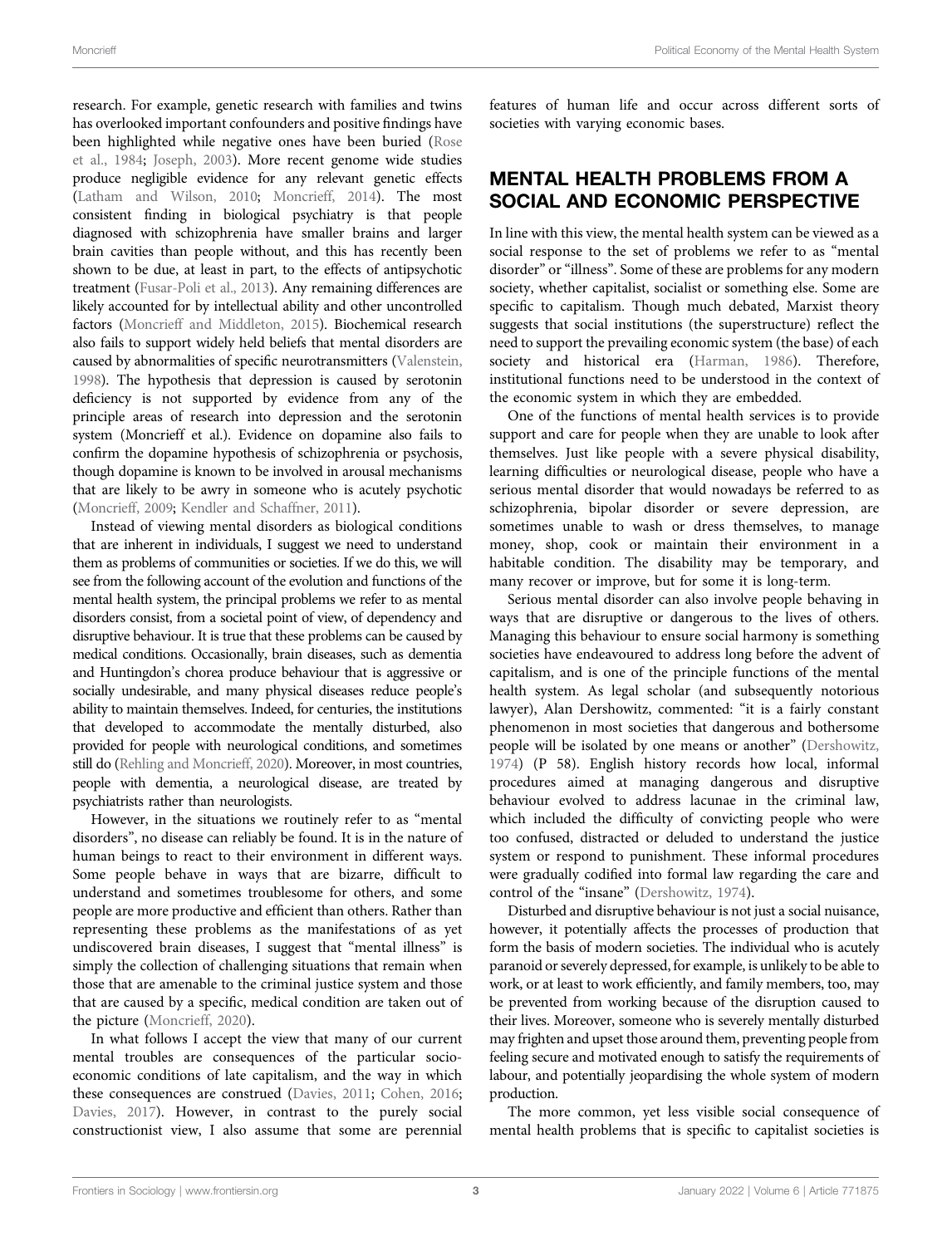not being able to support oneself financially. Capitalism depends on the majority of people earning their living through wage labour, and to be of use to capitalists, workers have to generate more wealth or value than they earn–what is known as "surplus value". If an individual falls below a certain level of productivity, it is no longer worth the expense of employing them. However, people who are unable to participate in productive labour that generates "exchange value" may nevertheless be able to engage in other useful activities and create "use value". They are not incapable of work, just incapable of doing the sort of work that is available in an advanced capitalist economy. Some of these people are part of the "industrial reserve army", who are recruited into work at times of labour shortage, and who help capitalists to keep wages down to maximise profit, but others, whom Marx referred to as the "demoralised, the ragged"; are unable to perform capitalist work on any terms [\(Marx, 1990\)](#page-9-16) (p. 797).

The inability to earn associated with mental health problems may be temporary, lasting for the few weeks or months that the episode of madness, depression or stress endures, or it may be longer-lasting. Even if it is temporary, it may be recurrent, and the occurrence and duration of episodes is highly individual and unpredictable, making it difficult for those without highly supportive employers to sustain employment. There is no mechanism integral to capitalism to provide for people who are not employed, but capitalist economies have developed systems of welfare through the course of the last century, including the provision of financial support to the those who are classified as medically sick or disabled [\(Matthews, 2018\)](#page-9-17).

## THE MENTAL HEALTH SYSTEM AND THE WELFARE STATE

The mental health system, along with physical health services, education and the criminal justice system, fulfil certain social needs and thereby produce "use values" in the Marxist sense. If these services are provided capitalistically, that is by private firms that generate and accumulate capital through the extraction of surplus value, they also produce "exchange value". In modern capitalist societies of all political hues, a large part of these services are funded and coordinated by the state, both because a significant section of the population cannot afford them, and because of the level of organisation required. They may be provided by state enterprises or by private firms or charitable organisations, and they are often referred to collectively as the Welfare State.

Marxist commentators on the Welfare State highlight how it contributes to the social reproduction of the capitalist system by ensuring that there is a supply of healthy, educated and disciplined workers ([Gough, 1979;](#page-9-4) O'[Connor, 1973\)](#page-9-18). These activities indirectly facilitate productive labour and the process of capital accumulation. The welfare state also ensures social harmony, by providing for the old and sick and sustaining those who will never enter the workforce, for example. These expenses are what Marx referred to as the "faux frais [incidental expenses] of capitalist production" [\(Marx, 1990](#page-9-16)) (p. 797). They are not associated with capitalist production per se, but can be viewed as a means of legitimation of the system, since, by preventing people from dying

on the streets, they ensure the continuation of capitalist relations of exploitation and domination through hegemony rather than force [\(Higgs, 1993\)](#page-9-5). Other Marxists highlight how the welfare state resulted from class struggle, and represents a concession to the working class inspired by the threat of revolution ([Ferguson et al.,](#page-8-9) [2002;](#page-8-9) [Matthews, 2018\)](#page-9-17), and others have pointed out how many functions of the welfare state are necessary for social reproduction in any modern economic system, and are not specific to capitalism [\(Cowling, 1985](#page-8-10)).

Most welfare state spending is not directly productive as it is provided either by public enterprises, which do not generate surplus value, or, if provided by the private sector, capital accumulation is constrained by the limits of public funding and taxation. Welfare services embody a contradiction, therefore, and represent both a pre-requisite for the continued existence of capitalism, and, at the same time, a drain on the surplus; "both a condition of capital accumulation and a subtraction from it" [\(Pierson, 1996\)](#page-9-19) (p. 581) (O'[Connor,](#page-9-18) [1973](#page-9-18)). This has led some to argue that the welfare state potentially undermines capitalism in the long-run [\(Gough,](#page-9-4) [1979](#page-9-4); [Bennett et al., 2009\)](#page-8-11).

The philosophy behind the creation of the welfare state in the mid 20th century, as espoused by Keynes and the social democratic regimes that took up his ideas, was that it was the duty of the state to intervene and alleviate problems such as poverty and unemployment. It was the state's responsibility to ensure there were employment opportunities, education, housing and healthcare available to all [\(Higgs, 1993](#page-9-5)). During the 1970s, however, the welfare state came to be seen as contributing to or even causing the economic crisis of capitalism, and regimes all over the world started to bring in measures to reduce its costs. This commonly involved the privatisation of state services, since the private sector could employ people at lowers costs due to longer hours, worse pay and conditions. It also involved a reorientation of the philosophy behind the welfare state, which involved shifting responsibility from the government to the individual. Relatively generous and automatic unemployment or social security benefits were phased out, for example, and in their place individuals had to prove their entitlement, which involved demonstrating either a willingness to work, or an incapacity for work [\(Higgs, 1993](#page-9-5)).

Much of the mental health system predates the creation of the welfare state; indeed it prefigures other aspects of the welfare state in its role in producing a social environment conducive to the accumulation of capital. However, as a state-subsidised enterprise, it can usefully be considered as part of the welfare state, and as with other sectors, the provision of services for the seriously mentally ill has been increasingly transferred from the state to the private sector over recent decades.

## THE FUNCTIONS OF THE MENTAL HEALTH **SYSTEM**

#### Maintaining Order and Providing Care

The mental health system in England evolved out of the Poor Laws that were enacted from the Tudor period in order to manage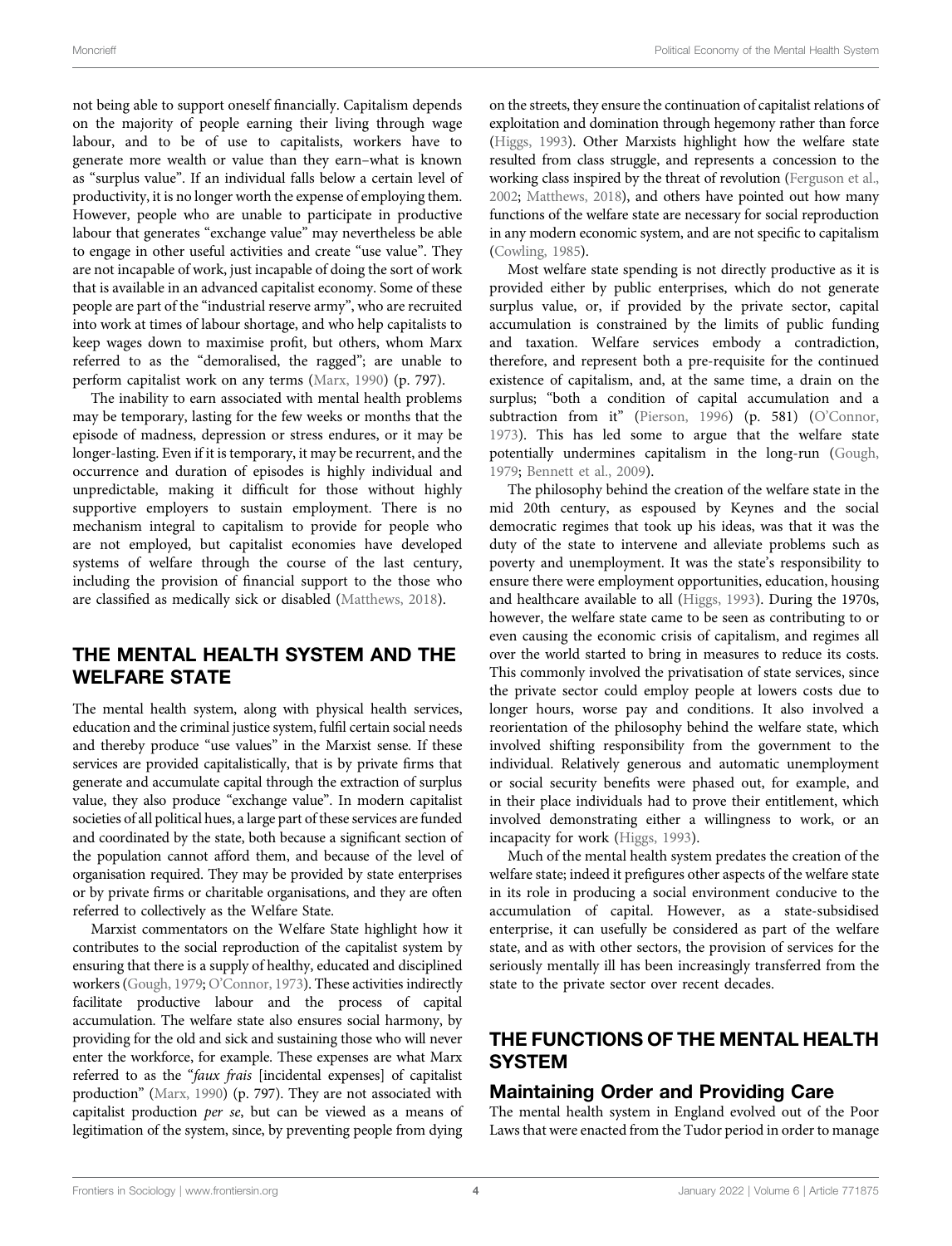the problems created by the expropriation of the agricultural population, which was the first step necessary to provide the labour needed for capitalism, as depicted by Marx in Das Capital ([Marx, 1990](#page-9-16)). The Poor Laws provided material and financial assistance or "relief", raised through local taxes, to families who could not provide for themselves, including in those instances in which a member of the family was mentally incapacitated. Poor Law officials also helped to keep the community safe and secure, and could use the money at their disposal to pay for the confinement of local people felt to be dangerous in various settings, such as a neighbouring household or, if necessary, a prison or prison-like establishment such as a "House of Correction" [\(Fessler, 1956](#page-8-12); [Rushton, 1988\)](#page-9-20).

Public mental institutions, known as "asylums", arose in the context of an austerity drive in the early 19th century. This was intended to reduce the welfare burden by ending the system of "outdoor relief" that supported people in their own homes, and making state support contingent on entering the forbidding and highly stigmatised Workhouse, a policy encapsulated in the 1834 Poor Law Amendment Act [although some local authorities continued to pay "outdoor relief" [\(Forsythe et al., 1996\)](#page-8-13)]. With the rise of the Workhouse, the "deserving" poor, who could not work by dint of mental derangement or impairment among other causes, needed to be separated from the "undeserving" poor - those deemed capable of work. The former were diverted to the new system of public asylums for treatment and cure that were constructed all over England during the middle of the 19th century, while the latter were made to do hard labour in exchange for their upkeep in the Workhouse [\(Scull, 1993\)](#page-9-3).

The system was publicly funded because the costs of care and confinement were way beyond the majority of families, and because, as historian, Andrew Scull, suggests, building on the work of Michel Foucault, it was part of the means of establishing a disciplined workforce that had the requisite motivation to be put to work as wage labourers in the service of Capital [\(Foucault,](#page-8-14) [1965](#page-8-14); [Scull, 1993\)](#page-9-3). Asylums provided a secluded place where people whose behaviour was socially disruptive but not obviously criminal could be contained, but they also provided care and sustenance for those who were too confused, chaotic or apathetic to be put to work in the Workhouse or driven out to scrape a living together in the harsh world of Victorian England. Despite widespread myths to the contrary, people who were simply eccentric or socially deviant (e.g. unmarried mothers) were not routinely admitted to the public asylums unless their behaviour posed significant problems [\(Rehling and Moncrieff, 2020\)](#page-9-14).

The need for the State to provide care and containment arose partly because the capitalist system of wage labour meant there was little spare capacity within the family or community to look after someone who could not look after themselves ([Wright,](#page-10-5) [1997](#page-10-5)). All modern societies that rely on industrial production and a large workforce have similar requirements and allowing the disturbed and confused to roam the streets or rot away due to lack of care would quickly undermine the legitimacy of any system. Persuading people to work in a capitalist manner towards the enrichment of others arguably requires greater motivation and discipline, however, especially if, as was the case at the beginning of the capitalist era, people are not used to doing so. Early

capitalism, therefore, produced a particular imperative for the management of the seriously mentally ill, which is manifested in the vast amount of public resources expended on the asylum system in the 19th century.

Although the roots of this system are political and social - "moral" according to Foucault - since the 19th century it has presented itself as a medical endeavour directed at medical problems. Foucault suggested that the medical framework was superimposed onto the system in order to give it the legitimacy associated with science. He referred to psychiatry as a "moral enterprise overlaid by the myths of positivism" [\(Foucault, 1965](#page-8-14)) (p. 276). In a modern liberal society where the rights of the individual are pre-eminent, psychiatry can only fulfil its functions by presenting itself as a technical activity that is immune to political considerations. The medical nature of psychiatric terminology and knowledge obscures the values and judgements that are embedded in its practical execution [\(Ingelby, 1981\)](#page-9-21). It enables interventions that are designed to curb or control unwanted behaviour to be conceptualized as medical treatments intended to benefit the recipient rather than the people who are disturbed by the individual's behaviour. It also extends the prerogative of the sick role, with its entitlement to care, to those who are unable to care for themselves, but where no obvious physical disease can account for their incapacity, and where the entitlement might, therefore, be questioned.

#### Modern Developments

The large public asylums were scaled down and finally closed from the 1980s onwards, and the official story declares that this process of deinstitutionalisation, as it was known, demonstrates the efficacy of modern drug treatments and confirms the validity of the medical view of mental disorder [\(Cookson et al., 2005](#page-8-15)). A Marxist analysis, on the other hand, suggests that the institutions were closed because of the desire to reduce public spending ([Scull,](#page-9-22) [1977](#page-9-22)). It is now apparent that although the new drugs may render some people more subdued, they rarely enable people to become fully independent. A study published in 2005, for example, found that in 1998, more people were dependent on state and private services due to mental health problems than in 1898 [\(Healy et al.,](#page-9-23) [2005](#page-9-23)). Instead, long-term psychiatric patients are now placed in other institutions - smaller, privately-run but state funded residential and nursing homes, for example, as well as private psychiatric hospitals, secure units and prisons, and many rely on the care and support of family members or paid carers [\(Priebe](#page-9-24) [et al., 2005\)](#page-9-24). Many subsist on financial support from the state, the new version of "outdoor relief".

Deinstitutionalisation was, therefore, partly an exercise in transferring provision for the long-term mentally disabled from the state to the private sector. The income still largely derives from the state, but the organisation of these services into private companies has enabled them to become a potential source of capital accumulation through the exploitation of employees.

#### Welfare

The vast majority of people who are currently diagnosed with a mental disorder cause no trouble for other people and have no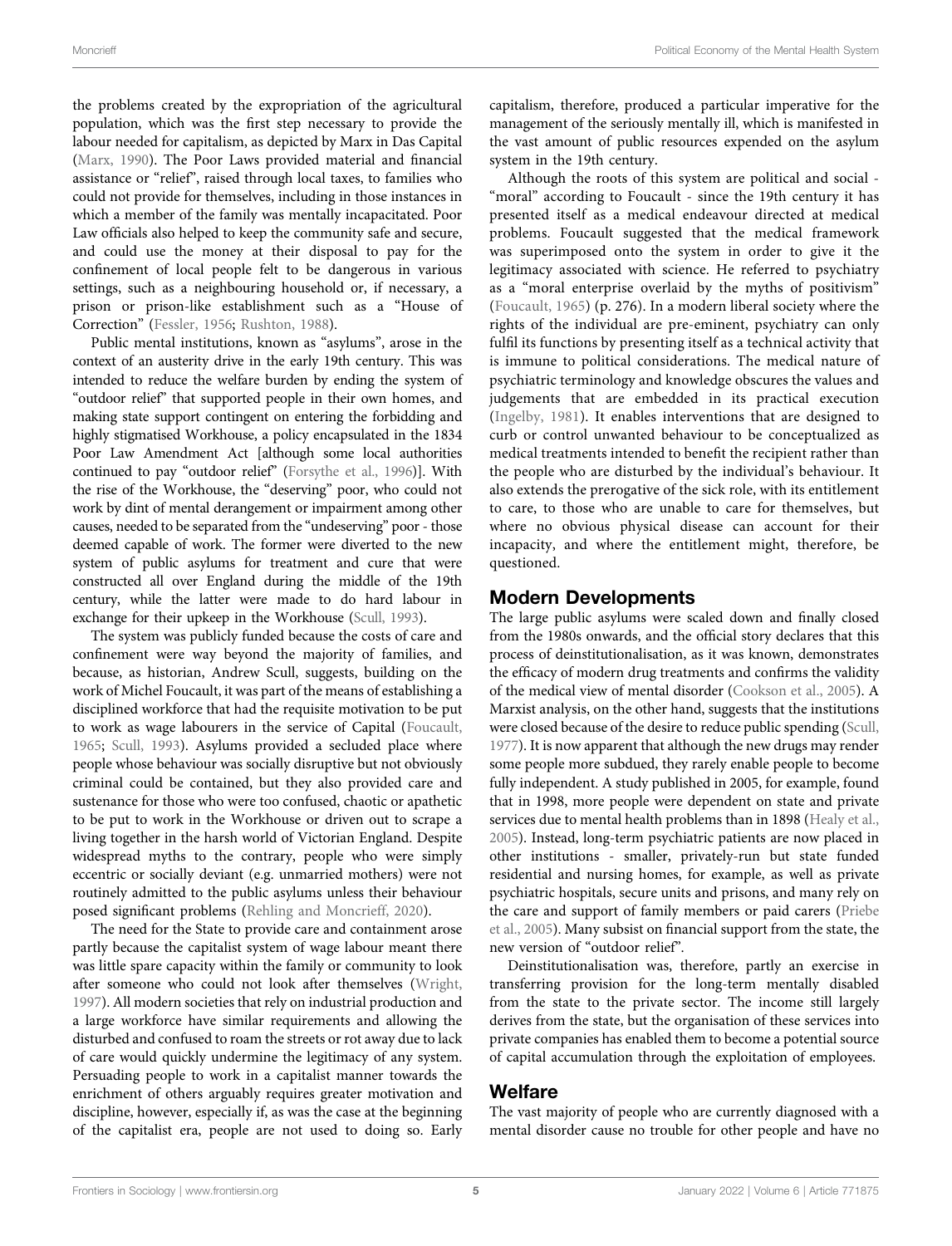difficulty looking after themselves on a day-to-day basis but are not able to work and so rely on financial support provided through the state welfare system. Welfare payments have become an important part of the mental health system and illustrate how conceptualising certain problems as mental illness or disorder disguises the flaws of the capitalist system, thus helping to suppress resistance to it.

Marxist analysts of disability have pointed out how capitalism constructs disability or dependency as a social problem. In pre-capitalist societies, the distinction between the dependent and independent was not clear-cut. Most people could produce "use value", contributing to the maintenance of the family and community in some fashion. In a capitalist society, in contrast, people are either fit to be exploited or they are unemployable ([Finkelstein et al., 1981](#page-8-16); [Oliver, 1999](#page-9-25); [Slorach, 2011;](#page-10-6) [Bengtsson, 2017\)](#page-8-17). One of the major roles of the welfare state is the provision of financial or material support for those who cannot work intensively and productively enough to generate surplus value.

Sickness and disability payments were introduced in most western countries in the middle of the 20th century and have been rising rapidly since the 1980s, despite efforts to curb them [\(Kemp](#page-9-26) [et al., 2006](#page-9-26); [Niemietz, 2016\)](#page-9-27). Much of this rise is accounted for by the increase in people claiming benefits for mental health problems, particularly those classified as depression or anxiety ([Waddell and Aylward, 2005](#page-10-7); [Kemp et al., 2006](#page-9-26); [Brown et al.,](#page-8-18) [2009](#page-8-18); [Danziger et al., 2009\)](#page-8-19). In the United Kingdom in 2008, it was estimated that the total cost of sickness and disability-related worklessness among the working age population was more than the cost of the whole of the National Health Service [\(Black, 2008\)](#page-8-20). By 2014, almost half of United Kingdom claimants were classified as having a mental disorder as the reason for their claim, which was by far the largest category of causal medical conditions. Claims made due to a mental disorder doubled between 1995 and 2014, while claims made for most other types of medical conditions fell. These claims were predominantly long-term ([Viola and Moncrieff, 2016\)](#page-10-8). Similarly in the United States, claims for disability payments due to mental health problems have increased at a faster rate than claims for other medical conditions, and by 2005 they accounted for around a third of claims made to the major disability benefit schemes ([Danziger](#page-8-19) [et al., 2009](#page-8-19)). Again, once on disability benefits, people rarely go off them [\(Joffe-Walt, 2013\)](#page-9-28).

The rise in disability payments to people with common mental disorders like anxiety and depression is paralleled by the phenomenal rise in antidepressant prescribing that has occurred since the early 1990s throughout the world. Consumption of antidepressants more than doubled in the United Kingdom between 1998 and 2010, for example ([Ilyas and Moncrieff,](#page-9-29) [2012](#page-9-29)), having previously risen by more than three times from 1988 to 1998 [\(Middleton et al., 2001](#page-9-30)). There have been similar rises in many OECD countries [\(Organisation for Economic](#page-9-31) [Development, 2020\)](#page-9-31). Over the past few decades, an increasing proportion of people have been prescribed these drugs on a longterm basis [\(Mars et al., 2017](#page-9-32); [Taylor et al., 2019\)](#page-10-9).

Studies of employment have also shown that receiving treatment for a mental health problem is associated with people taking more time off and being less likely to return to work than people who do not receive treatment ([Dewa et al., 2003\)](#page-8-21). It appears, therefore, that in many high income countries, including the United Kingdom and US, large numbers of people become economically inactive and are classified as being long-term mentally ill. They receive financial benefits and prescriptions for psychiatric drugs, and some may receive psychological therapy.

These recent trends illustrate the relationship between welfare and capital accumulation. During the period of Neoliberalism the ruling class has pushed back against the concessions that workers won during the mid 20th century in order to increase or maintain profit margins ([Harvey, 2005](#page-9-33); [Glynn, 2006;](#page-9-34) [Boltanski and](#page-8-22) [Chiapello, 2018\)](#page-8-22). This has been achieved by relocating many manual industries to countries where labour costs are cheaper, and by increasing the intensity or productivity of the work that remains (Offi[ce for National Statistics, 2018\)](#page-9-35).

People have to work harder than they did in the past, their output and performance is constantly scrutinsed, and there is the constant threat of losing one's jobaltogether, especially for the increasing number of people employed on a casual or "selfemployed" basis. The work environment requires workers to be more and more robust, efficient and compliant ([Dardot](#page-8-23) [and Laval, 2017](#page-8-23)). This applies to the public sector too, which has been remodelled on the private sector since the 1990s [\(Ironside and Seifert, 2004](#page-9-36)). Whereas previously there may have been a niche for the less productive in state enterprises, such as the UK's National Health Service (NHS), these now engage in intense performance monitoring and take a more disciplinarian approach to the workforce, resulting in a culture of "fear and blame" and a "demotivated workforce with low morale" ([Stevenson and Moore, 2019\)](#page-10-10) (p. 1). It is not surprising, therefore, that increasing numbers find they cannot tolerate the demands of work as it is currently organised.

Neoliberal capitalism increases the need or demand for disability benefits, therefore, but at the same time it attempts to restrain those benefits, which represent a drain on the overall surplus. In the United Kingdom, for example, the government has introduced more stringent criteria for qualifying as sick or disabled, abolished certain allowances, capped others, and set benefit rises below inflation ([UNISON, 2013\)](#page-10-11). Such measures are in constant tension with the fact that the alternative of working on the open market is less achievable for many, and hence attempts to restrain spending are barely successful (Offi[ce for Budget](#page-9-37) [responsibility, 2019](#page-9-37)).

Capitalism creates redundant workers out of those people who can work, but are not productive enough to produce the desired amount of surplus value due to physical or mental disability [\(Finkelstein et al., 1981](#page-8-16); [Oliver and Flynn RJL, 1999\)](#page-9-25). Statefunded sickness and disability benefits disguise this structural unemployment–unemployment that is inherent to the current stage of capitalism [\(Beatty et al., 2000;](#page-8-24) [Roberts and Taylor, 2019\)](#page-9-38). In the US, this activity has become a new industry, with states paying businesses to help move people from state-funded social security to federally funded disability programmes [\(Joffe-Walt, 2013\)](#page-9-28).

This process of exclusion from the productive workforce deprives people of a feeling of connection with and investment in their community, thus contributing to people becoming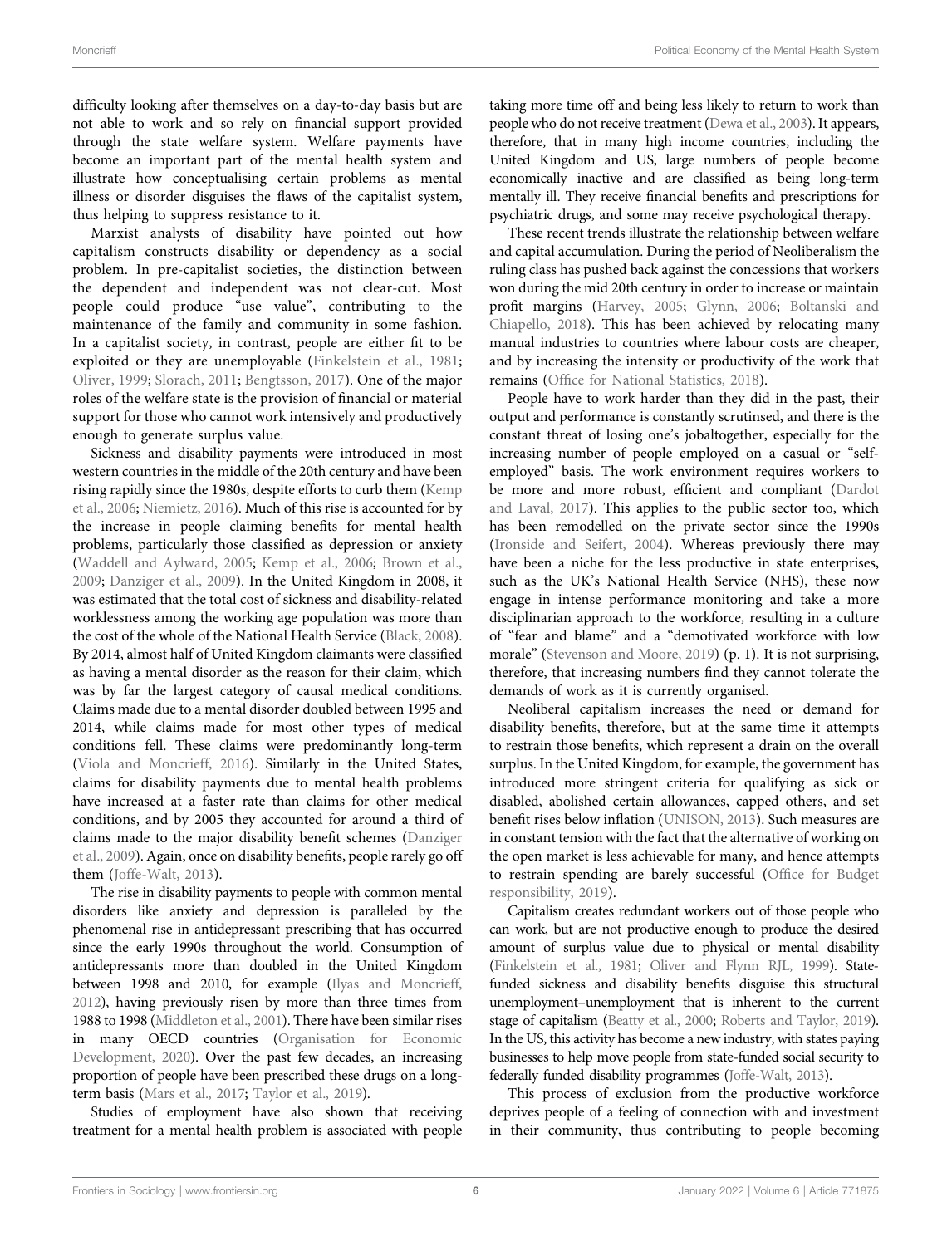marginalised and demoralised, which is then labelled as mental illness. In this way, unemployment and low productivity are constructed as the fault of the individual (albeit a biological rather than a moral fault), rather than a systemic problem that reflects the prioritisation of profit over participation ([Davies, 2017\)](#page-8-5). The welfare system also solidifies people's identity as "spoiled" or damaged; as being incapable. Like the asylums of the 19th century, it keeps the non-working population quiet and secluded so the rest can be effectively exploited.

#### The Promotion of Hegemony

Underpinning the previously described functions of the mental health system is the idea that the situations concerned are medical conditions, with the implication that they originate in the body and thus absolve individuals of responsibility for their behaviour, and justify the forcible modification of that behaviour by others ([Moncrieff, 2020](#page-9-6)). Although we have seen that this position is not supported by scientific evidence, it is widely embraced and its acceptance helps to legitimise the social and political status quo.

Construing life difficulties as an illness in what Nikolas Rose has called "the psychiatric re-shaping of discontent" ([Rose, 2006\)](#page-9-39) (p. 479) has long been recognised as a political strategy that silences protest and inhibits change. This was pointed out in the 1960s and 1970s by social scientists who explored the creeping medicalisation of society [\(Zola, 1972](#page-10-12); [Illich, 1976](#page-9-40); [Conrad and](#page-8-25) [Schneider, 1980\)](#page-8-25), along with "antipsychiatry" thinkers ([Laing,](#page-9-41) [1967](#page-9-41)) and has been explored more recently by critics of neoliberalism ([Fisher, 2009](#page-8-4); [Cohen, 2016;](#page-8-3) [Davies, 2017\)](#page-8-5). This strategy has been employed in socialist as well as capitalist countries. As William Davies points out, unhappiness has "political and sociological qualities that lend it critical potential" [\(Davies, 2011\)](#page-8-6). To construe it as an illness, to label it as"clinical depression" as it is in neoliberal, western societies, as anxiety as it was for much of the 20th century ([Healy, 2004\)](#page-9-42), or neurasthaenia as it was in the Soviet bloc and communist China ([Kleinman, 1982](#page-9-43); [Skultans, 2003\)](#page-10-13), is to declare that it is not reasonable, to see it as something to be eradicated, rather than understood. Viewing worry, distress and misery as a medical condition isolates the individual as a patient who needs to be cured of their internal flaws. It cuts them off from understanding the social implications of their feelings, and it prevents society from understanding epidemics of mental health problems as "commentaries on social life" ([Davies, 2017](#page-8-5)) (P 205).

As already noted, there has been a huge expansion in the numbers of people receiving mental health diagnoses and treatments in high income countries over recent decades with dramatic increases in the use of antidepressants, in particular, but also of stimulants (commonly prescribed for a diagnosis of ADHD), new anti-anxiety agents and drugs usually associated with the treatment of more severe disorders, such as antipsychotics [\(Ilyas and Moncrieff, 2012\)](#page-9-29). Seventeen per cent of the population of England are now prescribed an antidepressant alone [\(Taylor et al., 2019\)](#page-10-9).

There are some obvious drivers of this trend, such as the pharmaceutical industry, whose marketing activities have been facilitated both by the arrival of the Internet, and by political deregulation, including the repeal of the prohibition on advertising to consumers in the US and some other countries in the 1990s ([Davies, 2017](#page-8-5)). Despite the fact that there is no evidence of an imbalance or abnormality of brain chemicals or any other biological abnormality in people with depression [\(Kennis et al., 2020](#page-9-44); [Moncrieff et al., 2021](#page-9-45)), the industry, aided and abetted by professional organisations such as the American Psychiatric Organisation and the UK's Royal College of Psychiatrists ([APA, 2018;](#page-8-26) [Royal College of Psychiat, 2009\)](#page-9-46), has succeeded in persuading the general public that unhappiness and discontent arise from a faulty brain. Surveys conducted in the US and Australia in the 2000s, for example, showed that 85 and 88% of respondents respectively endorsed the idea that depression is caused by a chemical imbalance [\(France et al., 2007](#page-8-27); [Pilkington](#page-9-1) [et al., 2013](#page-9-1)).

Political institutions have also embraced the idea that human reactions to difficult circumstances can be understood as mental health problems. The United Kingdom government's initiative on "transforming children and young people's mental health" for example [\(NHS, 2021\)](#page-9-47), is premised on the idea that the source of stress, anxiety and behaviour problems among the young is not the conditions they grow up in or the highly competitive nature of the modern educational system, but individual flaws or weaknesses that can be addressed through treatment designed to help the individual to adjust and assimilate. Mental health support teams have been introduced into schools to "provide early intervention on some mental health and emotional wellbeing issues, such as mild to moderate anxiety" and referrals to NHS services for more severe problems. Inevitably, this will lead to increasing numbers of pupils being given a potentially stigmatising diagnostic label and pharmaceutical treatments, which are unlikely to have net benefits for most of them but certainly have risks and dangers ([Kazda et al., 2021](#page-9-48)).

Capitalism requires a certain level of dissatisfaction in order to operate smoothly and maintain consumption. People need to be persuaded that their lives are lacking in some way, and neoliberalism, with its rolling back of state responsibilities, has exaggerated this tendency [\(Davies, 2011\)](#page-8-6). The "privatisation of public troubles and the requirement to make competitive choices at every turn" ([Hall et al., 2013\)](#page-9-49) (p. 12) breed perpetual feelings of insecurity and inadequacy that establish the demand necessary to stoke capital accumulation. The construction of the ideal neoliberal subject as an informed and intelligent consumer, who is fully responsible for their own wellbeing, both creates the conditions for increasing personal stress, in what has been called a "malady of responsibility" [\(Dardot and Laval, 2017](#page-8-23)) (P 292), and encourages people to look for solutions in the consumption of pharmaceuticals and other easily marketable products, such as short-term therapy [\(Davies, 2017\)](#page-8-5).

Competition, the basis of the capitalist system, creates winners and losers. Fear of failure is therefore a constant source of anxiety for the modern individual, and failure itself so often the precipitant of the demoralisation and hopelessness that is called depression [\(Ehrenberg, 2010;](#page-8-28) [Dardot and Laval, 2017\)](#page-8-23). "Depression is the shadow side of entrepreneurial culture," said Marxist author Mark Fisher, "what happens when magical voluntarism confronts limited opportunities" ([Fisher, 2012\)](#page-8-29).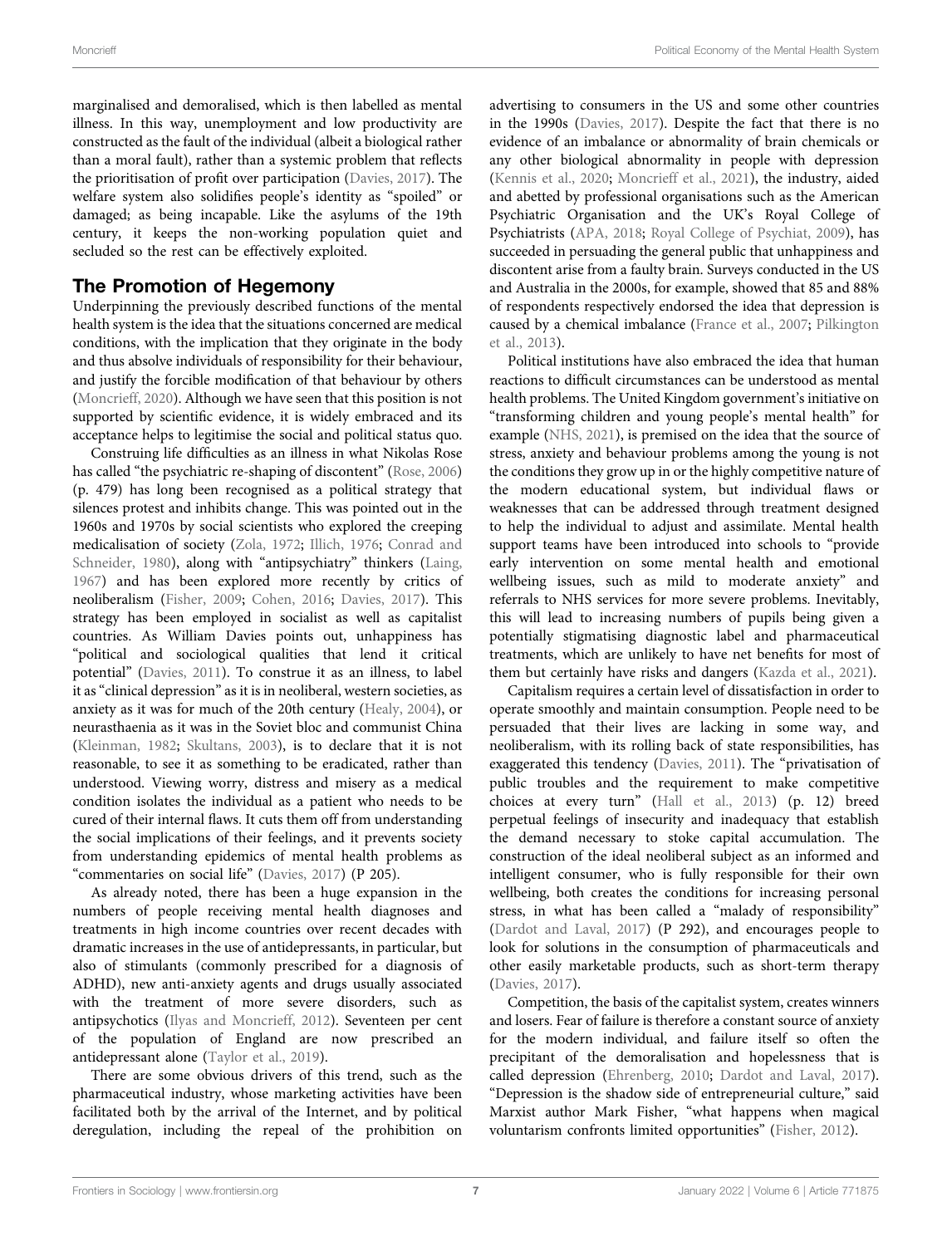Presenting this situation as individual deficiencies rather than a systemic by-product helps obscure its political and economic origins. The language of mental health and mental illness or disorder can be thought of, therefore, as an "ideology", in the Marxist sense that these concepts help to obscure real underlying tensions and conflicts, and render the population amenable to viewing them as relatively simple, technical problems that should be left to experts. As Bruce Cohen points out, "biomedical ideology has become the dominant "solution'' to what are social and economic conditions of late capitalism'' ([Cohen,](#page-8-3) [2016](#page-8-3)) (p. 91). Authors who have described this phenomenon as "psychiatrization" highlight how it leads to numerous personal and social consequences from the creation of individual dependency to the diversion of needed resources from other areas of health and social services ([Beeker et al., 2021](#page-8-0)), but most importantly, from the Marxist point of view, it disguises "failed policies" ([Conrad, 1992\)](#page-8-2) (p. 7).

The current "mental health movement", with its encouragement to conceive of our understandable reactions to an increasing array of social problems, including unemployment, school failure, child abuse, domestic violence and loneliness as individual pathology requiring expert, professional treatment, promotes an ideology that helps legitimise existing social and economic relations by diverting attention from the problems themselves. In this way, it acts as a hegemonic tool for the capitalist system that now dominates most of the globe. It has been successful in moulding public attitudes and gaining political support, despite efforts of some mental health campaigners, professionals and academics to expose its political implications and to present other ways of understanding the difficulties we currently refer to as mental disorders [\(Johnstone et al., 2018](#page-9-50); [Guy](#page-9-51) [et al., 2019](#page-9-51)).

#### SOCIAL RESPONSES TO MENTAL HEALTH PROBLEMS

As this analysis illustrates, how society responds to the problems posed by dependency and troublesome behaviour is potentially contentious. For Foucault, and medical sociologists, such as Peter Conrad, one of the important consequences of the medicalisation of such problems is to render them morally and politically neutral ([Foucault, 1965](#page-8-14); [Conrad, 1992\)](#page-8-2). The concept of mental illness provides a justification for using force against people whose behaviour is antisocial or dangerous, but who are too confused or irrational to be appropriate for the criminal justice system. It also authorises support for people who do not qualify for care or welfare by virtue of being old or physically sick or disabled. Presenting these responses as medical activities that are the rightful and exclusive terrain of qualified, medical specialists shields them from being questioned or challenged. As the psychiatrist and critic, Thomas Szasz pointed out, the psychiatric system performs its functions "in a manner that pleases and pacifies the consciences of politicians, professionals and the majority of the people" ([Szasz, 1994\)](#page-10-14) (p. 200). It also has a wider hegemonic role in the maintenance of capitalism, along with other socio-economic systems, by locating the sources of individuals' unhappiness and discontent within their own brains, rather than in their external circumstances, individualising "what might otherwise be seen as collective social problems" and thereby letting the political and economic system off the hook [\(Conrad, 1992](#page-8-2)) (p. 224).

On the other hand, some left-wing analysts, notably Peter Sedgewick, point out that this position enables capitalist governments to cut disability benefits and reduce other resources available for people affected by mental health problems [\(Sedgewick, 1982](#page-9-52)). While this may be theoretically possible, it depends on Sedgewick accepting the view that mental disorders are essentially equivalent to neurological diseases.

Apart from the lack of evidence that this is the case, it is difficult to accept that all dependency and disruptive behaviour is caused by a physical disease. If it is not, [\(Moncrieff, 2020\)](#page-9-6)? then surely we need a more transparent system of control and care, that acknowledges the ethical and political dilemmas involved and is based on widespread democratic debate informed particularly by the voice of the system's recipients. Such a system would have to balance the need to restrict people's behaviour when it becomes a nuisance or danger to other people, with the individual's legitimate interests to live in the way they want to live (19). We also need an alternative to the sick role in order to fairly and transparently distribute resources and care to people who are unable to be financially or practically independent, without having to deem them as being biologically flawed ([Cresswell and Spandler, 2009\)](#page-8-30).

## REFLECTIONS ON CAPITALISM

This analysis suggests that the mental health system can be understood as part of a wider system of social reproduction through which modern societies produce a fit, capable and amenable workforce and ensure social harmony. The particular means of social reproduction depend on the economic and social form that each society takes. Some aspects of the mental health system are an enduring response to perennial social problems that cut across different epochs, political systems and cultures. These have not been fundamentally changed by the introduction of modern medical perspectives and interventions. For hundreds of years, English Poor Law officials grappled with how to help a family whose breadwinner had become mentally incapable, or how to protect the community from someone who was behaving irrationally and unpredictably [\(Rushton, 1988\)](#page-9-20). Supporting the chronically dependent and controlling chaotic and disruptive behaviour remain the main functions of the modern mental health system.

On the other hand, some trends are distinctive of capitalism in general and neoliberal capitalism in particular. The modern welfare state emerged, in part, to compensate those who cannot work intensively and productively enough to earn a living through wage labour. The concept of mental illness enables a system that is justified by the nature of physical sickness and disability to incorporate people who are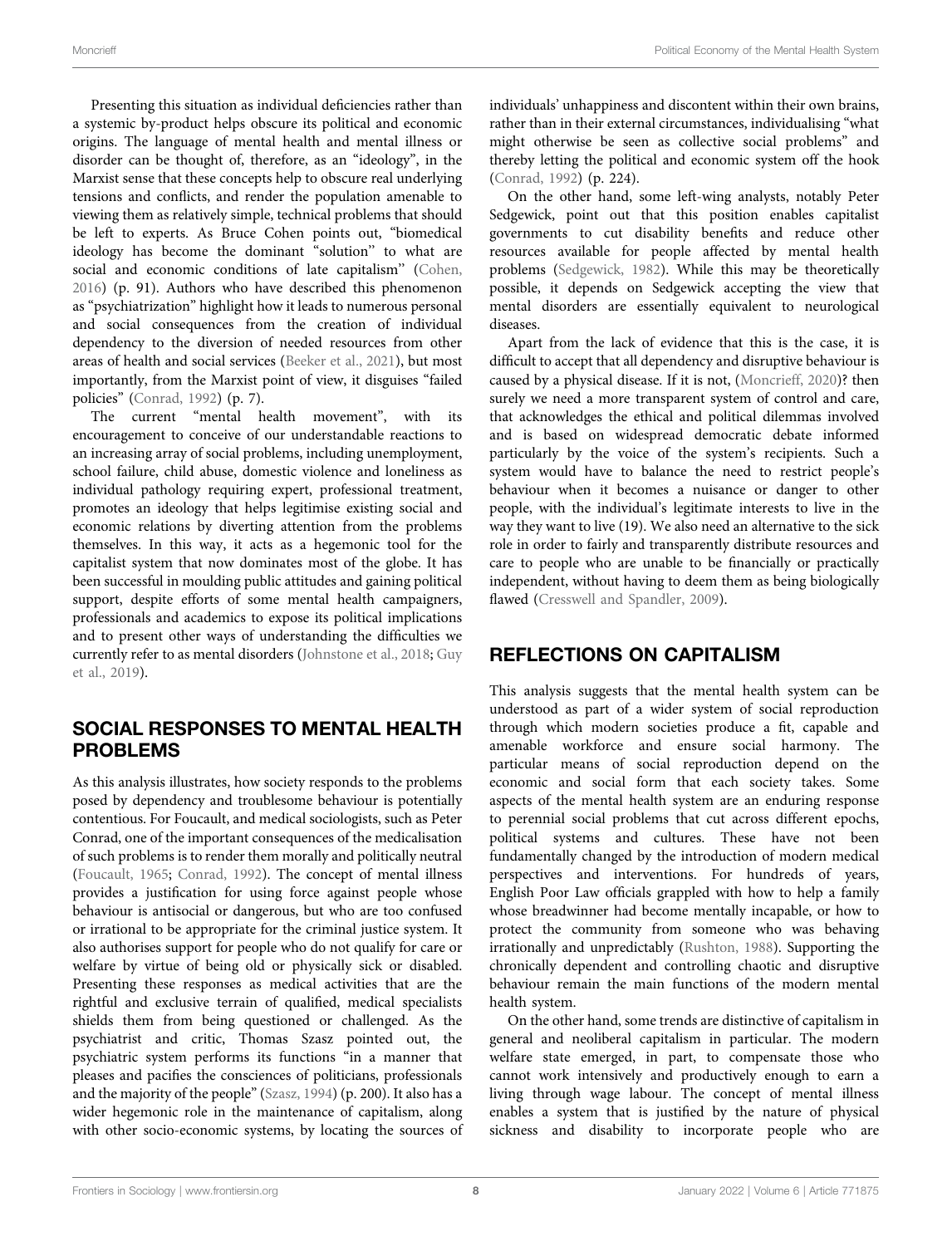disorganised, demoralised, slow, antisocial, chaotic or unmotivated–factors whose significance clearly varies according to the nature of the work that is available. Some of these people may be recruited into the work force during an economic boom, and in the mid 20th century, when conditions for labour were more favourable, even those people diagnosed with severe mental conditions such as 'schizophrenia' had a reasonable chance of employment [\(Warner, 2004](#page-10-15)).

During the decades of neoliberal capitalism, however, as labour entitlements have been rolled back and work has become more competitive and exploitative, increasing numbers of people have become economically inactive for long periods. It is patently absurd to imagine that the quarter of the population who have been diagnosed with a mental illness ([Health and Social Care Information Centre, 2015](#page-9-0)), or the fifth who take antidepressants [\(Taylor et al., 2019\)](#page-10-9) have an as yet unidentified brain disease. Instead, this situation reflects the changing structure of contemporary capitalism. Disability support disguises the way in which capitalism narrows the opportunities for people to contribute to the productive efforts of society, thereby relegating large numbers of

## **REFERENCES**

- <span id="page-8-26"></span>APA (2018). What Is Depression?American Psychiatric Association. Available from: [https://www.psychiatry.org/patients-families/depression/what-is-depression.](https://www.psychiatry.org/patients-families/depression/what-is-depression)
- <span id="page-8-24"></span>Beatty, C., Fothergill, S., and Macmillan, R. (2000). A Theory of Employment, Unemployment and Sickness. Reg. Stud. 34, 617–630. doi:[10.1080/](https://doi.org/10.1080/00343400050178429) [00343400050178429](https://doi.org/10.1080/00343400050178429)
- <span id="page-8-0"></span>Beeker, T., Mills, C., Bhugra, D., Te Meerman, S., Thoma, S., Heinze, M., et al. (2021). Psychiatrization of Society: A Conceptual Framework and Call for Transdisciplinary Research. Front. Psychiatry 12, 645556. doi:[10.3389/](https://doi.org/10.3389/fpsyt.2021.645556) [fpsyt.2021.645556](https://doi.org/10.3389/fpsyt.2021.645556)
- <span id="page-8-17"></span>Bengtsson, S. (2017). Out of the Frame: Disability and the Body in the Writings of Karl Marx. Scand. J. Disabil. Res. 19 (2), 151–160. doi[:10.1080/](https://doi.org/10.1080/15017419.2016.1263972) [15017419.2016.1263972](https://doi.org/10.1080/15017419.2016.1263972)
- <span id="page-8-11"></span>Bennett, C., Graham, I. D., Kristjansson, E., Kearing, S. A., Clay, K. F., and O'Connor, A. M. (2009). Validation of a Preparation for Decision Making Scale. PatientEducCouns 78 (1), 130–133. doi:[10.1016/j.pec.2009.05.012](https://doi.org/10.1016/j.pec.2009.05.012)
- <span id="page-8-20"></span>Black, C. (2008). Dame Carol Black's Review of the Health of Britain's Working Age Population: Working for a Healthier Tomorrow. London: The Stationery Office.
- <span id="page-8-22"></span>Boltanski, L., and Chiapello, E. (2018). The New Spirit of Capitalism. London: Verso.
- <span id="page-8-18"></span>Brown, J., Hanlon, P., Turok, I., Webster, D., Arnott, J., and Macdonald, E. B. (2009). Mental Health as a Reason for Claiming Incapacity Benefit-Aa Comparison of National and Local Trends. J. Public Health (Oxf) 31 (1), 74–80. doi:[10.1093/pubmed/fdn098](https://doi.org/10.1093/pubmed/fdn098)
- <span id="page-8-3"></span>Cohen BMZ. Psychiatric Hegemony (2016). A Marxist Theory of Mental Illness. London: Palgrave Macmillan.
- <span id="page-8-2"></span>Conrad, P. (1992). Medicalization and Social Control. Annu. Rev. Sociol. 18, 209–232. doi:[10.1146/annurev.so.18.080192.001233](https://doi.org/10.1146/annurev.so.18.080192.001233)
- <span id="page-8-25"></span>Conrad, P., and Schneider, W. (1980). Deviance and Medicalization: From Badness to Sickness. St Louis: The C.V. Mosby company.
- <span id="page-8-1"></span>Conrad, P., and Potter, D. (2000). From Hyperactive Children to ADHD Adults: Observations on the Expansion of Medical Categories. Soc. Probl. 47 (4), 559–582. doi:[10.2307/3097135](https://doi.org/10.2307/3097135)
- <span id="page-8-15"></span>Cookson, J. (2005). "A Brief History of Psychiatry," in Core Psychiatry. Editors P. Wright, J. Stern, and M. Phelan. Second (Edinburgh: Elsevier Saunders), 1–12.
- <span id="page-8-10"></span>Cowling, M. (1985). The Welfare State as a Reproduction Condition of Capitalism: what Does This Explanation Tell Us? Int. J. Soc. Soc. Pol. 5 (1), 68–78. doi:[10.1108/eb012979](https://doi.org/10.1108/eb012979)

people into a surplus population that has no investment in its own community. The transformation of post-industrial populations into mental patients represents the economic and social marginalisation of a large segment of society. Rejecting the medicalisation of so-called mental health problems is a necessary step in revealing some of the fundamental contradictions of capitalism and laying the groundwork for political change.

## AUTHOR CONTRIBUTIONS

The author confirms being the sole contributor of this work and has approved it for publication.

#### ACKNOWLEDGMENTS

I would like to thank Graham Scambler, Paul Higgs, Bruce Cohen and Paul Blackledge for providing helpful comments on the manuscript and suggestions for further reading.

- <span id="page-8-30"></span>Cresswell, M., and Spandler, H. (2009). Psychopolitics: Peter Sedgwick's Legacy for the Politics of Mental Health. Soc. Theor. Health 7 (2), 129–147. doi[:10.1057/sth.2009.7](https://doi.org/10.1057/sth.2009.7)
- <span id="page-8-19"></span>Danziger, S., Frank, R. G., and Meara, E. (2009). Mental Illness, Work, and Income Support Programs. Am. J. Psychiatry 166 (4), 398–404. doi[:10.1176/](https://doi.org/10.1176/appi.ajp.2008.08020297) [appi.ajp.2008.08020297](https://doi.org/10.1176/appi.ajp.2008.08020297)
- <span id="page-8-23"></span>Dardot, P., and Laval, C. (2017). The New Way of the World: On Neoliberal Society. London: Verso.
- <span id="page-8-5"></span>Davies, J. (2017). "Political Pills: Psychopharmaceuticals and Neoliberalism as Mutually Supporting," in The Sedated Society (London: Palgrave Macmillan), 189–225. doi:[10.1007/978-3-319-44911-1\\_8](https://doi.org/10.1007/978-3-319-44911-1_8)

<span id="page-8-6"></span>Davies, W. (2011). The Political Economy of Unhappiness. New Left Rev. 71 (Sept/Oct).

- <span id="page-8-8"></span>Dershowitz, A. (1974). The Origins of Preventive Confinement in Anglo-American Law- Part 1: The English ExperienceUniversity of Cincinnati Law Review, 43, 1–60.
- <span id="page-8-21"></span>Dewa, C. S., Hoch, J. S., Lin, E., Paterson, M., and Goering, P. (2003). Pattern of Antidepressant Use and Duration of Depression-Related Absence from Work. Br. J. Psychiatry 183, 507–513. doi[:10.1192/bjp.183.6.507](https://doi.org/10.1192/bjp.183.6.507)
- <span id="page-8-28"></span>Ehrenberg, A. (2010). The Weariness of the Self. Montreal: McGill-Queens University Press.
- <span id="page-8-9"></span>Ferguson, I., Lavalette, M., and Mooney, G. (2002). Rethinking Welfare: A Critical Perspective. London: Sage.
- <span id="page-8-12"></span>Fessler, A. (1956). The Management of Lunacy in Seventeenth century England; an Investigation of Quarter-Sessions Records. Proc. R. Soc. Med. 49 (11), 901–907. doi[:10.1177/003591575604901107](https://doi.org/10.1177/003591575604901107)
- <span id="page-8-16"></span>Finkelstein, V. (1981). "Disability and the Helper/Helped Relationship. An Historical View," in Handicap in a Social World. Editors A. Brechin, P. Liddiard, and J. Swain (London: Hodder Arnold).
- <span id="page-8-4"></span>Fisher, M. (2009). Capitalist Realism: Is There No Alternative? London: Zero Books.
- <span id="page-8-29"></span>Fisher, M. (2012). Why Mental Health Is a Political Issue. Manchester, UK: The Guardian. 16th July 2012.
- <span id="page-8-13"></span>Forsythe, B., Melling, J., and Adair, R. (1996). The New Poor Law and the County Pauper Lunatic Asylum-Tthe Devon Experience 1834-1884. Soc. Hist. Med. 9, 335–355. doi:[10.1093/shm/9.3.335](https://doi.org/10.1093/shm/9.3.335)
- <span id="page-8-14"></span>Foucault, M. (1965). Madness and Civilisation. New York: Random House.
- <span id="page-8-27"></span>France, C. M., Lysaker, P. H., and Robinson, R. P. (2007). The "Chemical Imbalance" Explanation for Depression: Origins, Lay Endorsement, and Clinical Implications. Prof. Psychol. Res. Pract. 38, 411–420. doi[:10.1037/](https://doi.org/10.1037/0735-7028.38.4.411) [0735-7028.38.4.411](https://doi.org/10.1037/0735-7028.38.4.411)
- <span id="page-8-7"></span>Fusar-Poli, P., Smieskova, R., Kempton, M. J., Ho, B. C., Andreasen, N. C., and Borgwardt, S. (2013). Progressive Brain Changes in Schizophrenia Related to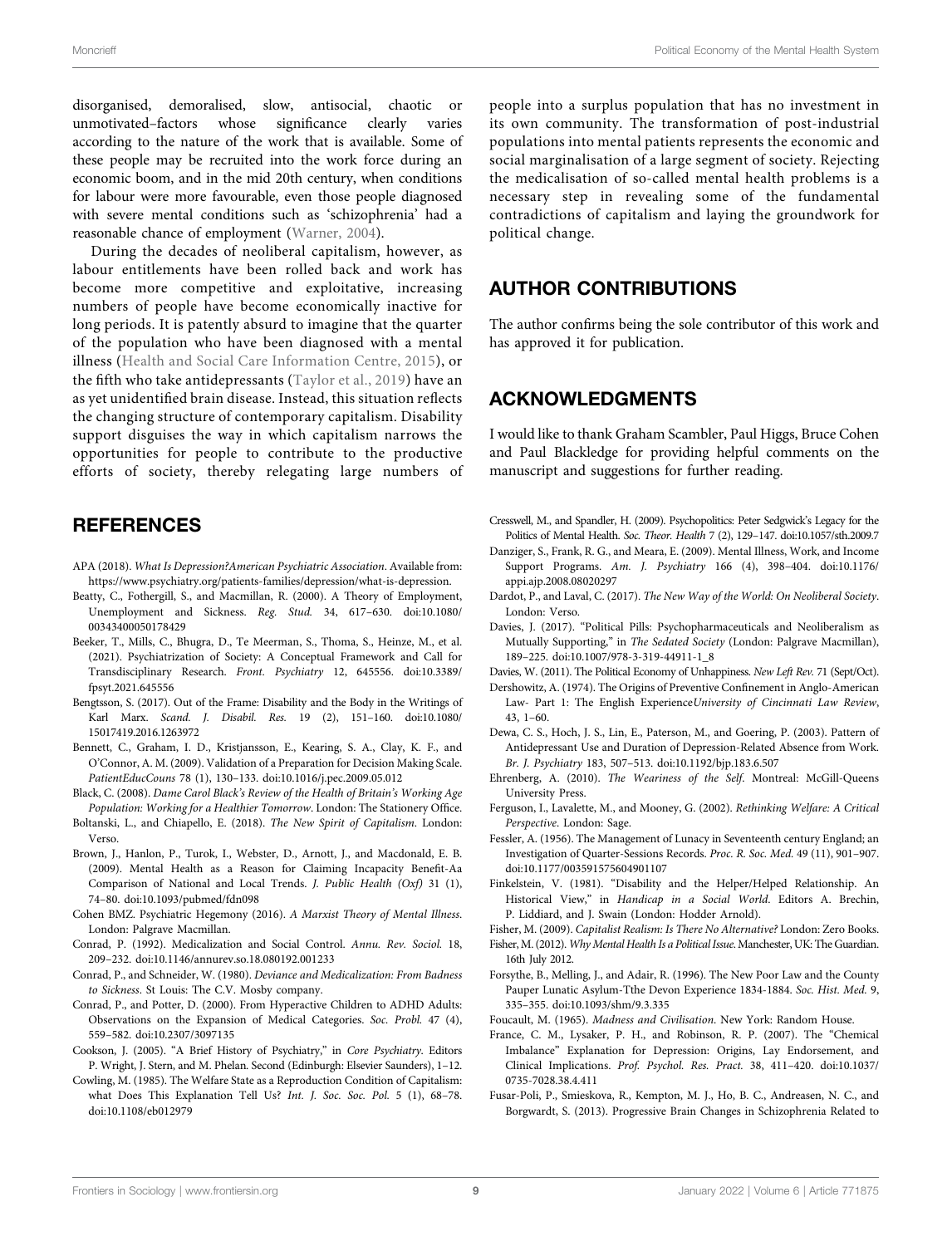Antipsychotic Treatment? A Meta-Analysis of Longitudinal Mri Studies. NeurosciBiobehavRev 37 (8), 1680–1691. doi:[10.1016/j.neubiorev.2013.06.001](https://doi.org/10.1016/j.neubiorev.2013.06.001) Glynn, A. (2006). Capitalism Unleashed. Oxford: Oxford University Press.

<span id="page-9-34"></span><span id="page-9-4"></span>Gough, I. (1979). The Political Economy of the Welfare State. London: Macmillan.

- <span id="page-9-51"></span>Guy, A., Davies, J., and Rizq, R. (2019). in Guidance for Psychological Therapists: Enabling Conversations with Clients Taking or Withdrawing from Prescribed Psychiatric Drugs (London: APPG for Prescribed Drug Dependence).
- <span id="page-9-49"></span>Hall, S., Massey, D., and Rustin, M. (2013). After Neoliberalism: Analysing the Present. Soundings 53, 8–22. doi:[10.3898/136266213806045656](https://doi.org/10.3898/136266213806045656)
- <span id="page-9-15"></span>Harman, C. (1986). Base and Superstructure. Int. Socialism 2, 3–44.
- <span id="page-9-33"></span>Harvey, D. (2005). A Brief History of Neoliberalism. Oxford: Oxford University Press.
- <span id="page-9-0"></span>Health and Social Care Information Centre (2015). Health Survey for England 2014. London.
- <span id="page-9-23"></span>Healy, D., Harris, M., Michael, P., Cattell, D., Savage, M., Chalasani, P., et al. (2005). Service Utilization in 1896 and 1996: Morbidity and Mortality Data from North Wales. Hist. Psychiatry 16 (61 Pt 1), 27–42. doi:[10.1177/0957154X05044604](https://doi.org/10.1177/0957154X05044604)
- <span id="page-9-42"></span>Healy, D. (2004). Shaping the Intimate: Influences on the Experience of Everyday Nerves. Soc. Stud. Sci. 34 (2), 219–245. doi[:10.1177/0306312704042620](https://doi.org/10.1177/0306312704042620)
- <span id="page-9-5"></span>Higgs, P. (1993). The NHS and Ideological Conflict. Aldershot, UK: Avebury.

<span id="page-9-40"></span>Illich, I. (1976). Limits to Medicine. Medical Nemesis: The Expropriation of Health. London: Marion Boyers.

- <span id="page-9-29"></span>Ilyas, S., and Moncrieff, J. (2012). Trends in Prescriptions and Costs of Drugs for Mental Disorders in England, 1998-2010, 1998-2010. Br. J. Psychiatry 200 (5), 393–398. doi:[10.1192/bjp.bp.111.104257](https://doi.org/10.1192/bjp.bp.111.104257)
- <span id="page-9-21"></span>Ingelby, D. (1981). "Understanding 'mental Illness," in Critical Psychiatry: The Politics of Mental Health. Editor D. Ingelby (London: Penguin Books), 23–71.

<span id="page-9-36"></span>Ironside, M., and Seifert, R. The Impact of Privatisation and the Marketisation on Employment Conditions in the Public Services Radical Statistics. 2004;86:57–71.

- <span id="page-9-28"></span>Joffe-Walt, C.(2013). Unfit for Work The Startling Rise of Disability in America: NPR. [Available from: [https://apps.npr.org/un](https://apps.npr.org/unfit-for-work/)fit-for-work/.
- <span id="page-9-50"></span>Johnstone, L., Boyle, M., Cromby, J., Dillon, J., Harper, D., Kinderman, P., et al. (2018). The Power Threat Meaning Framework: Towards the Identification of Patterns in Emotional Distress, Unusual Experiences and Troubled or Troubling Behaviour, as an Alternative to Functional Psychiatric Diagnosis. Leicester: British Psychological Society.
- <span id="page-9-8"></span>Joseph, J. (2003). The Gene Illusion: Genetic Research in Psychiatry and Psychology under the Microscope. Monmouth, UK: PCCS Books.
- <span id="page-9-48"></span>Kazda, L., Bell, K., Thomas, R., McGeechan, K., Sims, R., and Barratt, A. (2021). Overdiagnosis of Attention-Deficit/Hyperactivity Disorder in Children and Adolescents: A Systematic Scoping Review. JAMA Netw. Open 4 (4), e215335. doi:[10.1001/jamanetworkopen.2021.5335](https://doi.org/10.1001/jamanetworkopen.2021.5335)
- <span id="page-9-26"></span>Kemp, P. A., Sunden, A., and Bakker Tauritz, B. (2006). Sick Societies: Trends in Disability Benefits in post-industrial Welfare States. Geneva: International Social Security Association.
- <span id="page-9-13"></span>Kendler, K. S., and Schaffner, K. F. (2011). The Dopamine Hypothesis of Schizophrenia: an Historical and Philosophical Analysis. Philos. Psychiatry Psychol. 18 (1), 41–63. doi[:10.1353/ppp.2011.0005](https://doi.org/10.1353/ppp.2011.0005)
- <span id="page-9-44"></span>Kennis, M., Gerritsen, L., van Dalen, M., Williams, A., Cuijpers, P., and Bockting, C. (2020). Prospective Biomarkers of Major Depressive Disorder: a Systematic Review and Meta-Analysis. Mol. Psychiatry 25 (2), 321–338. doi:[10.1038/s41380-019-0585-z](https://doi.org/10.1038/s41380-019-0585-z)
- <span id="page-9-43"></span>Kleinman, A. (1982). Neurasthenia and Depression: a Study of Somatization and Culture in China. Cult. Med. Psychiatry 6 (2), 117–190. doi[:10.1007/BF00051427](https://doi.org/10.1007/BF00051427)

<span id="page-9-41"></span>Laing, R. D. (1967). The Politics of Experience and the Bird of Paradise. Harmondsworth: Penguin Books.

- <span id="page-9-9"></span>Latham, J., and Wilson, A. (2010). The Great DNA Data Deficit: Are Genes for Disease a Mirage? 1st Dec 2021. Available from: [https://www.](https://www.independentsciencenews.org/health/the-great-dna-data-deficit/) [independentsciencenews.org/health/the-great-dna-data-de](https://www.independentsciencenews.org/health/the-great-dna-data-deficit/)ficit/.
- <span id="page-9-32"></span>Mars, B., Heron, J., Kessler, D., Davies, N. M., Martin, R. M., Thomas, K. H., et al. (2017). Influences on Antidepressant Prescribing Trends in the UK: 1995-2011. Soc. Psychiatry Psychiatr. Epidemiol. 52 (2), 193–200. doi[:10.1007/s00127-016-1306-4](https://doi.org/10.1007/s00127-016-1306-4) Marx, K. (1990). Capital Volume 1. London: Penguin Books.
- <span id="page-9-17"></span><span id="page-9-16"></span>
- Matthews, D. (2018). The Working Class Struggle for Welfare in Britain. Montly Rev. 69 (9), 33. doi[:10.14452/mr-069-09-2018-02\\_3](https://doi.org/10.14452/mr-069-09-2018-02_3)
- <span id="page-9-30"></span>Middleton, N., Gunnell, D., Whitley, E., Dorling, D., and Frankel, S. (2001). Secular Trends in Antidepressant Prescribing in the UK, 1975-1998. J. Public Health Med. 23 (4), 262–267. doi:[10.1093/pubmed/23.4.262](https://doi.org/10.1093/pubmed/23.4.262)
- <span id="page-9-6"></span>Moncrieff, J. (2020). "It Was the Brain Tumor that Done it!": Szasz and Wittgenstein on the Importance of Distinguishing Disease from Behavior and Implications for the Nature of Mental Disorder. Philos. Psychiatry Psychol. 27, 169–181. doi[:10.1353/ppp.2020.0017](https://doi.org/10.1353/ppp.2020.0017)
- <span id="page-9-10"></span>Moncrieff, J. A Critique of Genetic Research on Schizophrenia – Expensive Castles in the Air2014 1st Dec 2021. Available from: [https://joannamoncrieff.com/2014/09/01/a](https://joannamoncrieff.com/2014/09/01/a-critique-of-genetic-research-on-schizophrenia-expensive-castles-in-the-air/)[critique-of-genetic-research-on-schizophrenia-expensive-castles-in-the-air/.](https://joannamoncrieff.com/2014/09/01/a-critique-of-genetic-research-on-schizophrenia-expensive-castles-in-the-air/)
- <span id="page-9-12"></span>Moncrieff, J. (2009). A Critique of the Dopamine Hypothesis of Schizophrenia and Psychosis. Harv. Rev. Psychiatry 17 (3), 214–225. doi[:10.1080/10673220902979896](https://doi.org/10.1080/10673220902979896)

<span id="page-9-45"></span>Moncrieff, J., Cooper, R., Stockmann, T., Amendola, S., Hengartner, M. P., and Horowitz, M. A. (2021). The Serotonin Theory of Depression: An Umbrella Review of the Evidence Molecular Psychiatry. submitted.

- <span id="page-9-11"></span>Moncrieff, J., and Middleton, H. (2015). Schizophrenia: a Critical Psychiatry Perspective. Curr. Opin. Psychiatry 28 (3), 264–268. doi[:10.1097/YCO.0000000000000151](https://doi.org/10.1097/YCO.0000000000000151)
- Moncrieff Jc, R., Stockmann, T., Amendola, S., Hengartner, M. P., and Horowitz, M. A. The Serotonin Theory of Depression: a Systematic Umbrella Review of the Evidence. submitted to Molecular Psychiatry.
- <span id="page-9-2"></span>Moynihan, R., Heath, I., and Henry, D. (2002). Selling Sickness: the Pharmaceutical Industry and Disease Mongering. BMJ 324 (7342), 886–891. doi[:10.1136/](https://doi.org/10.1136/bmj.324.7342.886) [bmj.324.7342.886](https://doi.org/10.1136/bmj.324.7342.886)
- <span id="page-9-47"></span>NHS (2021). New Mental Health Support in Schools and Colleges and Faster Access to NHS Care: NHS. uk. [Available from: [https://www.england.nhs.uk/mental](https://www.england.nhs.uk/mental-health/cyp/trailblazers/)[health/cyp/trailblazers/.](https://www.england.nhs.uk/mental-health/cyp/trailblazers/)
- <span id="page-9-27"></span>Niemietz, K. (2016). A Briefing: Disability Benefits. London.
- <span id="page-9-37"></span><span id="page-9-18"></span>O'Connor, J. (1973). The Fiscal Crisis of the State. New York: St Martin's Press. Office for Budget Responsibility. Welfare trends report. London; 2019.
- <span id="page-9-35"></span>Office for National Statistics (2018). UK Whole Economy: Output Per Hour Worked: Office for National Statistics. [Available from: [https://www.ons.gov.](https://www.ons.gov.uk/employmentandlabourmarket/peopleinwork/labourproductivity/timeseries/lzvb/prdy) [uk/employmentandlabourmarket/peopleinwork/labourproductivity/timeseries/](https://www.ons.gov.uk/employmentandlabourmarket/peopleinwork/labourproductivity/timeseries/lzvb/prdy) [lzvb/prdy](https://www.ons.gov.uk/employmentandlabourmarket/peopleinwork/labourproductivity/timeseries/lzvb/prdy).
- <span id="page-9-25"></span>Oliver, M. (1999). "Capitalism, Disability, and Ideology: A Materialist Critique of the Normalization Principle,"in A Quarter-century of Normalization and Social Role Valorization: Evolution and Impact. Editor R.J. Flynn and R.A. Lemay (Ottowa: University of Ottowa Press), 163–173.
- <span id="page-9-31"></span>Organisation for Economic Co-Operation and Development (2020). Statistics Health Status. Paris, France: OECD. [Available from: [https://stats.oecd.org/](https://stats.oecd.org/index.aspx?DataSetCode=HEALTH_STAT#) [index.aspx?DataSetCode](https://stats.oecd.org/index.aspx?DataSetCode=HEALTH_STAT#)=[HEALTH\\_STAT#](https://stats.oecd.org/index.aspx?DataSetCode=HEALTH_STAT#).
- <span id="page-9-19"></span>Pierson, P. (1996). The New Politics of the Welfare State. World Pol. 48, 143–179. doi[:10.1353/wp.1996.0004](https://doi.org/10.1353/wp.1996.0004)
- <span id="page-9-1"></span>Pilkington, P. D., Reavley, N. J., and Jorm, A. F. (2013). The Australian Public's Beliefs about the Causes of Depression: Associated Factors and Changes over 16 Years. J. Affect Disord. 150 (2), 356–362. doi:[10.1016/](https://doi.org/10.1016/j.jad.2013.04.019) [j.jad.2013.04.019](https://doi.org/10.1016/j.jad.2013.04.019)
- <span id="page-9-24"></span>Priebe, S., Badesconyi, A., Fioritti, A., Hansson, L., Kilian, R., Torres-Gonzales, F., et al. (2005). Reinstitutionalisation in Mental Health Care: Comparison of Data on Service Provision from Six European Countries. BMJ 330 (7483), 123–126. doi[:10.1136/bmj.38296.611215.AE](https://doi.org/10.1136/bmj.38296.611215.AE)
- <span id="page-9-14"></span>Rehling, J., and Moncrieff, J. (2020). The Functions of an Asylum: an Analysis of Male and Female Admissions to Essex County Asylum in 1904. Psychol. Med., 1–7. doi[:10.1017/S0033291719004021](https://doi.org/10.1017/S0033291719004021)
- <span id="page-9-38"></span>Roberts, J., and Taylor, K. (2019). New Evidence on Disability Benefit Claims in the UK: The Role of Health and the Local Labour Market. Bonn: IZA Institute of Labour Economics, 12825. Contract No.: IZA DP No.
- <span id="page-9-39"></span>Rose, N. (2006). Disorders without Borders? the Expanding Scope of Psychiatric Practice. BioSocieties 1 (4), 465–484. doi[:10.1017/s1745855206004078](https://doi.org/10.1017/s1745855206004078)
- <span id="page-9-7"></span>Rose, S., Lewontin, R. C., and Kamin, L. J. (1984). Not in Our Genes. Biology, Ideology and Human Nature. Pantheon Books.
- <span id="page-9-46"></span>Royal College of Psychiatrists (2009). Antidepressants London. London, UK: Royal College of Psychiatrists. Available from: [http://www.rcpsych.ac.uk/](http://www.rcpsych.ac.uk/mentalhealthinfoforall/problems/depression/antidepressants.aspx) [mentalhealthinfoforall/problems/depression/antidepressants.aspx](http://www.rcpsych.ac.uk/mentalhealthinfoforall/problems/depression/antidepressants.aspx).
- <span id="page-9-20"></span>Rushton, P. (1988). Lunatics and Idiots: Mental Disability, the Community, and the Poor Law in North-East England, 1600-1800. Med. Hist. 32, 34–50. doi[:10.1017/](https://doi.org/10.1017/s0025727300047591) [s0025727300047591](https://doi.org/10.1017/s0025727300047591)
- <span id="page-9-22"></span>Scull, A. (1977). Decarceration: Community Treatment and the Deviant- a Radical View. Englewood Cliffs, NJ: Prentice-Hall.

<span id="page-9-52"></span><span id="page-9-3"></span>Scull, A. (1993). The Most Solitary of Afflictions. New Haven: Yale University Press. Sedgewick, P. (1982). Psychopolitics. London: Pluto Press.